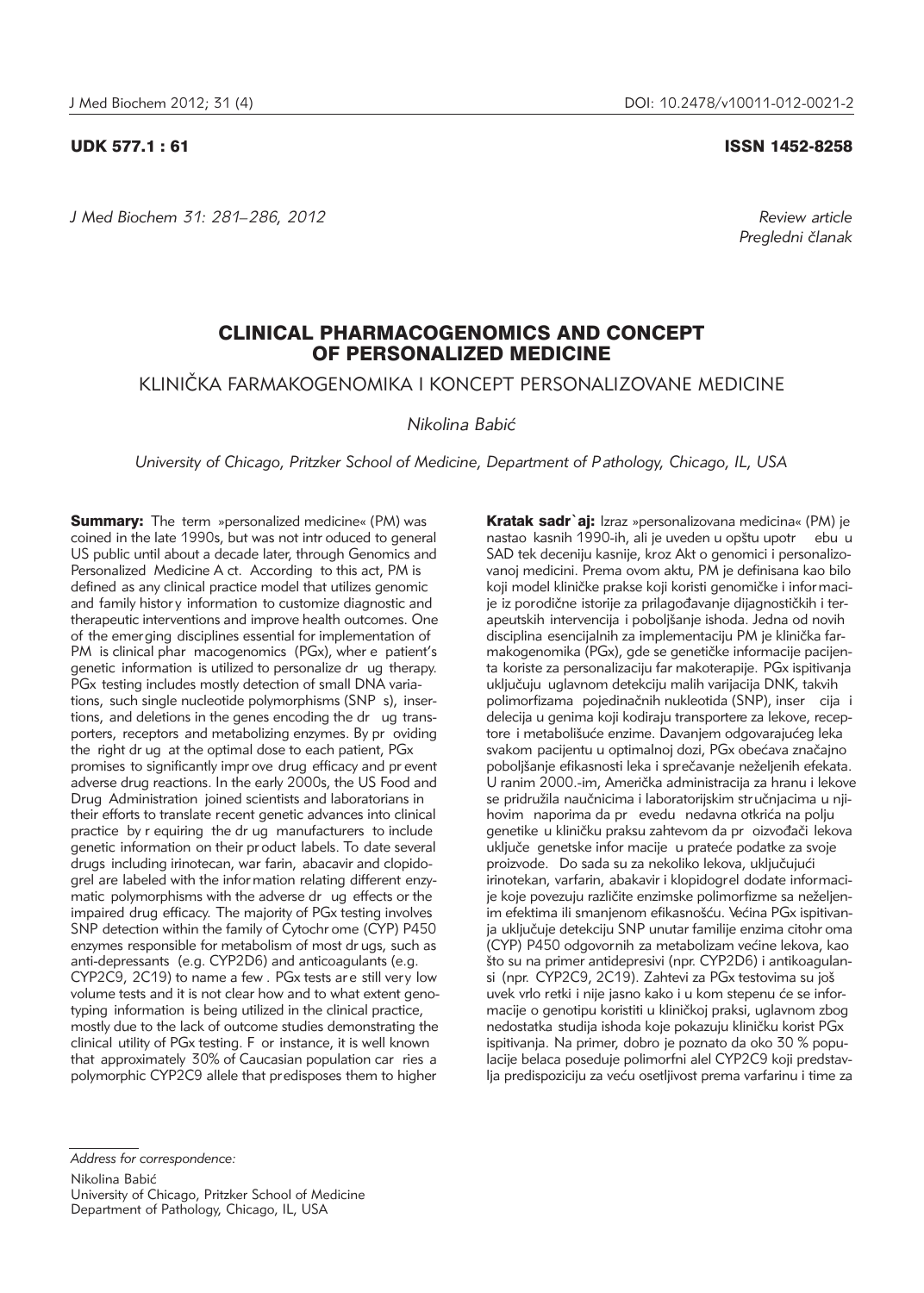warfarin sensitivity and thus to increased bleeding risk. However, there are no large, randomized outcome studies that conclusively demonstrate r eduction of bleeding events or decrease in hospitalization rates in population dosed based on genotype information. The clinicians are thus reluctant to incorporate warfarin genotyping into their practice. Despite the attention PGx has received in recent years, the adoption of PGx into routine clinical testing is still far from being commonplace. The barriers to wider adoption and implementation of PGx include lack of education and understanding by prescribing physicians regarding the available tests, lack of consensus guidelines on interpretation and use of genotype results and scarcity of randomized contr olled trials demonstrating the clinical utility of PGx testing. However, as genetic testing is becoming incr easingly patient driven thought di rect-to-consumer testing, clinicians and laboratorians must continue to work towar d full implementation of PGx testing into routine clinical practice.

**Keywords:** personalized medicine, phar macogenomics, direct-to-consumer testing

# Introduction

»Personalized DNA testing is coming to a Walgreens near you this Friday,« read announcement on abc channel news in May 2010 (1). Although Food and Drug Administration (FDA) halted this drug store giant's intent to pr oceed with over-the-counter sale of unr egulated DNA collection kit, the event is still a sobering r eminder to all clinical practitioners just how fast and how far has technology advanced. The future we dreamt of, where we can just walk into the drug store, purchase a kit for \$20–30 and have science reveal our risks of developing cancer , heart disease, or any other ailment one could imagine, has arrived.

In the Genomics and Personalized Medicine Act of 2010, the term »personalized medicine« is defined as any clinical practice model that utilizes genomic and family history information to customize diagnostic and therapeutic inter ventions and improve health outcomes (2). The goal of personalized medicine is to use molecular markers to detect disease risk or pr esence before clinical signs and symptoms appear. This will shift the focus of medicine on pr evention and early intervention rather than r eaction to and tr eatment of alr eady advanced disease. New biomarkers are being discovered and translated for clinical use on an ongoing basis. Some examples include genetic tests for BRC A1 and BRC A2 mutations to assess woman's risk of br east and ovarian cancer (3, 4), or recent efforts in pr edicting the efficacy of anti-EGFR agents using KRAS mutation testing for patients with metastatic colon cancers (5).

# The Role of Pharmacogenomics (PGx)

PGx role in personalizing medicine is to use genetic information to provide the right dose of the

povećani rizik od krvarenja. Međutim, ne postoje velike, randomizirane studije ishoda koje pokazuju r edukciju krvarenja ili smanjenje stope hospitalizacije u populaciji u kojoj je do ziranje zasnovano na genotipskim infor macijama. Zato kliničari nerado inkorporiraju genotipizaciju varfarina u svoju praksu. Uprkos pažnji posvećenoj PGx poslednjih godina, uvođenje PGx u r utinska klinička ispitivanja je daleko od uobičajenog. Prepreke širem prihvatanju i implementaciji PGx uključuju i nedostatak edukacije i razumevanja raspo loživih testova od strane lekara, nedostatak konsenzus smernica za interpr etaciju i upotr ebu rezultata genotipizacije i osku dica randomiziranih kontrolisanih ispitivanja koja poka zuju kliničku korist PGx ispitivanja. Međutim, kako genetička ispitivanja postaju sve više usmer ena ka pacijentu, iako spa daju u ispitivanja »dir ektno do potrošača«, kliničari i labo ratorijski stručnjaci moraju da nastave da rade na potpunoj implementaciji PGx ispitivanja u rutinsku kliničku praksu.

Klju~ne re~i: personalizovana medicina, farmakogenomika, ispitivanje »direktno do potrošača«

drug to the right person at the right time. Vogel introduced the term »pharmacogenetics« as the study of various genetic variations relevant to a drug's disposition or effect (6). PGx testing includes mostly detection of small DNA variations, such single nucleotide polymorphisms (SNPs), insertions, and deletions in the genes that regulate phase I oxidative drug metabolism (e.g. cytochrome P450, CYP family of enzymes such as CYP2D6, CYP2C19 and so on), phase II drug conjugation enzymes (e.g., glucur onosyltransferases and N-acetyltransferases), dr ug transporter pr oteins (e.g., organic anion transporters) and receptors (7). A good example of the r ole of PGx testing in tailoring the therapy is a case of clopidogr el, a dr ug widely used to prevent stent thrombosis following the percutaneous coronary angioplasty. Two recent studies published in the New England Jour nal of Medicine showed that, among the patients on clopidogr el therapy, those individuals car rying CYP2C19 loss- offunction alleles (e.g.  $*2, *3, *4$ , or  $*5$ ) had significantly lower concentrations of the active dr ug metabolite and r educed platelet inhibition, r esulting in 3-fold increase in risk of the stent r estenosis and a 3.6 fold increase in rate of the car diovascular events (8, 9). In these individuals, an alter nate platelet in hibitor, such as prasugrel, should be considered. Thus CYP2C19 genotyping to predict individual's response to clopidogrel could be a useful biomarker for tailoring this expensive dr ug to minimize therapeutic failure and reduce the risk of future cardiac events.

Another important role of PGx testing is in r eduction of the adverse dr ug reactions (ADRs) associated with the failure to use the right drug at the right dose. Several studies found that approximately 5% of all hospital admissions ar e associated with ADRs (10–14). Incidence of serious ADRs is estimated to be 2 million per year in the US and cause 100,000 deaths (12). One very important contributor to ADRs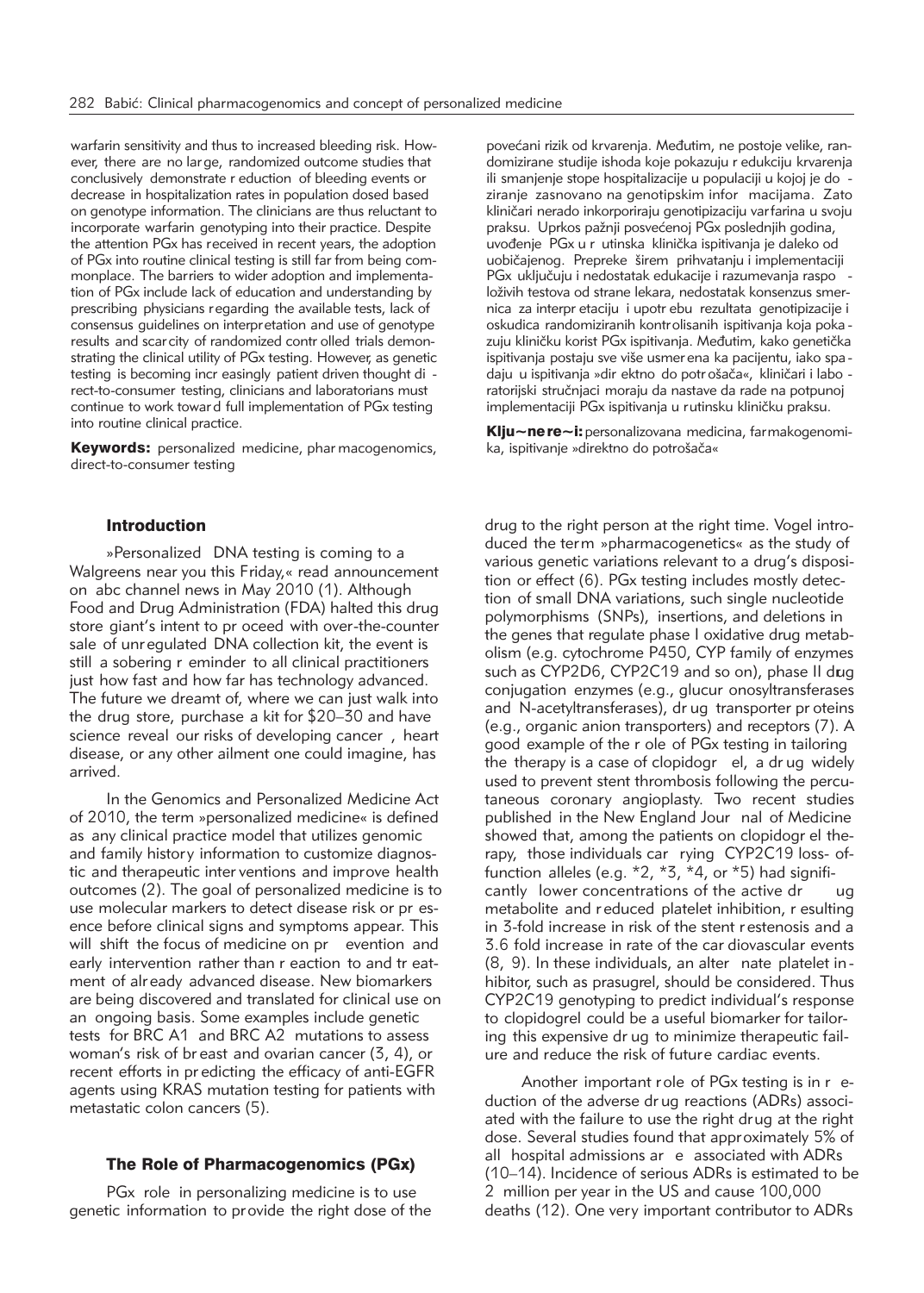is failure of dr ug metabolizing enzyme to pr operly metabolize the drug, which can occur if, for instance, one or both of the alleles coding for such an enzyme contain activating or inactivating variant(s). In such a patient, relative to general population, the dr ug will be metabolized either faster and its effects exacerbated or slower r endering the therapy inefficient. PGx testing is invaluable in these situations because it could assist the physician in selecting the appropriate drug therapy optimize the dr ug therapeutic index. Desire to impr ove therapeutic index of dr ugs stems from the knowledge that efficacy of the most widely used drugs in the US today averages ar ound 50% with a range of 25% for chemotherapeutics and up to 80% for analgesics (15). While errors associated with the incorrect prescriptions or patient non-compliance will not be cor rected by PG<sub>x</sub> testing, adverse events due to sub-optimal dose or selection of an inappropriate therapeutic agent may be minimized by this testing. For example, implementation of phar macogenomic testing for abacavir (16) or carbamazepine (17, 18) promises to greatly reduce the incidence of potentially life-threatening, delayed cutaneous hypersensitivity reactions.

# PGx Testing Methodologies

Commercial platforms available for PGx testing include multiplexed DNA ar rays, real-time PCR and recently whole genome sequencers.

Real-time PCR testing involves the homogenous amplification with variant DNA detection by hybridization of fluorescent probes. Since each PCR r eaction tube can detect one SNP , this methodology is not amenable to multiplexing. F ocused DNA ar rays can be arranged onto silicon-based »gene chip« or color coded beads enabling simultaneous detection of multiple SNPs. Examples of commercially available automated platforms include AutoGenomics (INFINITI®), Luminex (xTAG® assays) and GenMark DxTM (eSen sor<sup>®</sup>). Most multiplexed systems combine allele-specific primer extension (ASPE) and detection of the generated fluorescent signal (19).

There are advantages and limitations for each analytical platform. Factors like sample type (whole blood, buccal swab), system footprint, random-access capability, total assay time, automation, fr equency of no-calls, and complexity of technologist training will affect which system is a better fit for a particular clinical laboratory. The three platforms mentioned above have comparable analysis times, taking 4–8 hours from DNA isolation-to -genotyping results and they are all fairly compact benchtop analyzers (19, 20). The eSensor has the smallest footprint, fastest analysis time and is the only tr ue random access analyzer and thus very convenient for the routine clinical laboratory. However, the other two platfor ms are more customizable to individual laboratory needs.

With development of the next generation sequencing (NGS), the multiplexing platfor ms are slowly being r eplaced with the whole genome-wide arrays that can simultaneously detect hundr eds of thousands of SNP s. NGS platfor ms in clinical use today include Roche 454 GS Junior (R oche Diagnostics), Ion Torrent (Life Technologies™) and MiSeq<sup>®</sup> (Illumina) analyzers. Until last year, the \$50 000 cost of the whole genome sequencing was cost prohibitive for clinical applications (21). In May 2011, Illumina announced cost r eduction of the whole genome sequencing down to \$5000 (22), appr oaching more realistic levels for clinical applications. Most genotyping tests are still in the categor y of laborator y-developed tests and the costs associated with developing these tests and running the larger arrays will likely be higher than for focused DNA chips for quite some time. Furthermore, technical expertise r equired to analyze and interpret results of such testing is not trivial.

### Clinical Implementation of PGx

Despite clear advantages of molecular testing, the implementation of PGx at bedside or in the physician office has been slow . Various steps and challenges in implementing the clinical phar macogenetic testing were recently reviewed by Grossman (23). The barriers to wider adoption and implementation include lack of education and understanding by pr escribing physicians regarding available PGx tests, lack of consensus guidelines on interpr etation and use of genotyping results, regulatory issues, technology access, cost and r eimbursement issues, and demonstration of cost-effectiveness. R ecently, the US FD A has approved revised labeling requirements for selected drugs where the polymorphisms have been linked to either a reduction in drug efficacy or an incr eased incidence of adverse events (19) ( *Table I*), an effort that should help accelerate the implementation of clinical PGx. Proper clinical utilization of PGx promises to incrementally improve therapeutics.

As mentioned previously, most of the PGx tests used clinically today involve identification of genetic variants in the complex CYP 450 system and cor relation to individual's phenotype. Depending on the variant identified, patients have been traditionally categorized as either slow, intermediate, fast, or ultra dr ug metabolizers (24). Phenotype pr ediction could be come quite complicated in individuals who ar e heterozygous for different variants and even mor e difficult with the identification of new allelic variants and sub-variants. For instance, as of December 2011, over a hundred allelic variants and sub-variants have been identified for CYP2D6 (25). This has led some investigators to develop alter nate schemes to r elate genotyping to metabolizing capability. Gaedigk et al. (26) computed an »activity score« for CYP2D6, based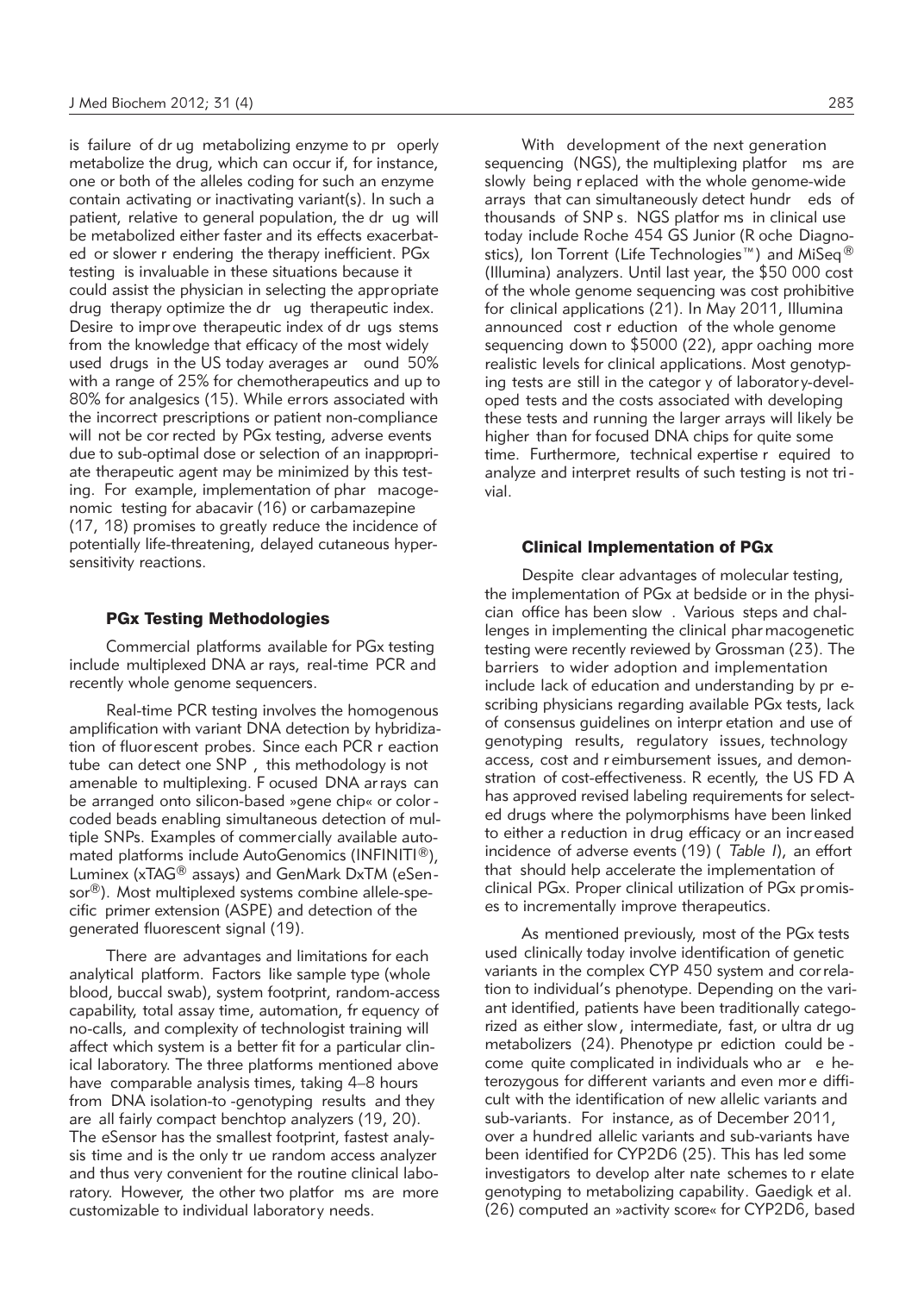Table I Selected Personalized Medicine Drugs and Corresponding PGx Tests (adapted from The Case for Personalized Medicine, 3rd Edition (28). The drugs listed below are US FDA-approved drugs with PGx information listed in their label.

| Drug                                               | Biomarker                                  | Indication                   | Drug Label*                                                                                               |
|----------------------------------------------------|--------------------------------------------|------------------------------|-----------------------------------------------------------------------------------------------------------|
| Warfarin                                           | CYP2C9<br>VKORC1                           | Cardiovascular disease       | Genotyping is recommended<br>to establish the appropriate<br>initiation dose                              |
| Clopidogrel                                        | CYP2C19                                    | Cardiovascular disease       | Information only                                                                                          |
| Irinotecan                                         | UGT <sub>1A1</sub>                         | Colon cancer                 | Genotyping is recommended<br>to establish the appropriate<br>starting dose                                |
| Cetuximab<br>Panitumumab                           | <b>BRAF</b>                                | Colon cancer                 | Information only                                                                                          |
| Cetuximab<br>Panitumumab<br>Gefitinib<br>Erlotinib | <b>KRAS</b>                                | Colon Cancer                 | Information only                                                                                          |
| Gefitinib<br>Erlotinib                             | <b>KRAS</b>                                | Lung Cancer                  | Information only                                                                                          |
| Imatinib                                           | Philadelphia C<br>hromosome<br>$(BCR-ABL)$ | Leukemia                     | Imatinib is indicated<br>for treatment of newly<br>diagnosed Philadelphia<br>Chromosome positive patients |
| Mercaptopurine<br>Thioguanine<br>Azathioprine      | <b>TPMT</b>                                | Leukemia                     | Genotyping is recommended<br>for dose adjustment                                                          |
| Carbamazepine                                      | HLA-B*1502                                 | Epilepsy<br>Bipolar disorder | Genotyping is recommended<br>to asses the risk of<br>dermatologic reactions                               |
| Abacavir                                           | HLA-B*5701                                 | <b>HIV</b>                   | Genotyping is recommended<br>to asses the risk of<br>hypersensitivity reaction                            |
| Celecoxib                                          | CYP2C9                                     | Pain                         | Information only                                                                                          |

\*complete information regarding product labeling of these dr ugs can b e found on FDA website (http://www.fda.gov/Drugs/Science Research/ResearchAreas/Pharmacogenetics/)

on the ability of individuals with various genotypes to metabolize dextromethorphan, a CYP2D6 substrate. This scoring system classifies individuals into just a few manageable categories using the experimental data. All the complexity described above indicates that a consensus guideline for standar dizing the genotype-phenotype prediction is cr ucial before the adoption of such testing into mor e widespread clinical practice can occur (27, 28).

Drug specific dosing models will also be needed in the future if PGx is to become part of the r outine clinical practice. Theor etically, an algorithm can be developed for any drug that is influenced by PGx variables, where a therapeutic dr ug concentration range has been established. PGx testing will be most useful

if the drug has a narrow therapeutic range and a significant proportion of the variation in r esponse in the population tested is pr edicted by genotyping. A good example of such drug is an anti-coagulant war farin, a drug with a very narrow therapeutic index. It has been suggested that a dosing algorithm based on genotype information can be used to successfully predict correct initial dose of war farin and thereby reduce the risk of bleeding events (29).

However, large, randomized outcome studies that conclusively demonstrate reduction of the bleeding events or decrease in hospitalization rates in population dosed based on genotype information are still lacking. The clinicians ar e thus reluctant to incorporate warfarin genotyping into their practice.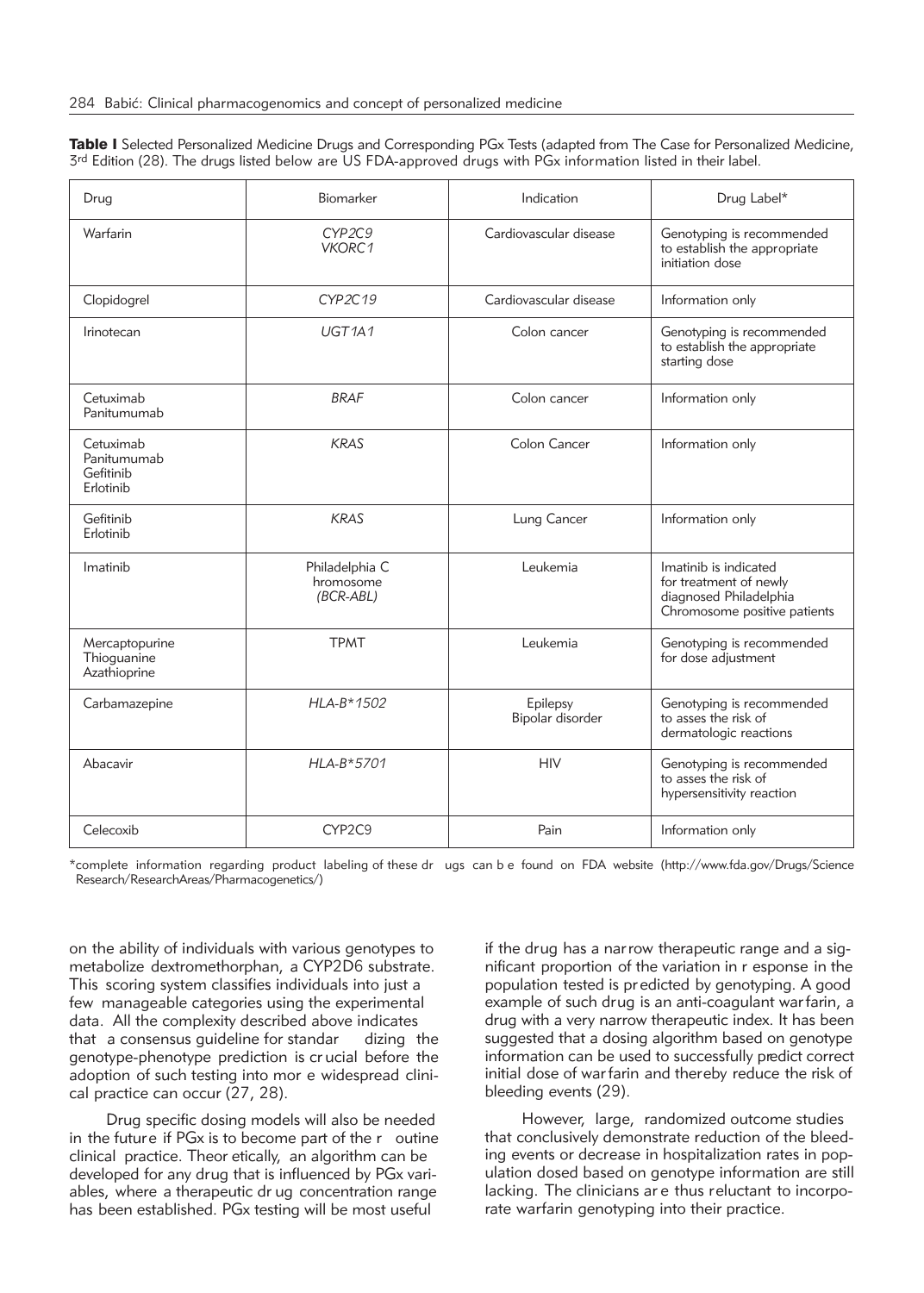# Future Perspectives

Personalized medicine and PGx ar e currently attracting a lot of attention fr om patients and legislators. This is lar gely due to avalanche of web-based *direct-to-consumer DNA testing* services that promise a wealth of genetic infor mation, cost less than \$1000, and are now widely marketed to the average consumer.

One can easily envision the futur e with PM embedded in every hospital, clinic and medical practice, with patient's complete genotypes r eadily available in their medical records enabling the physician to order tailored blood and tissue tests aimed at ver y early and pr ecise diagnosis. This scenario is quickly

# **References**

- 1. Over-the-Counter DNA Testing: Wave of the F uture or Waste of Money? http://abcnews.go.com/Health/W ellness/dna-screening-home-coming-walgreens/story? id=10614580#.T7PsS-hAaO5 (Accessed May 15, 2012).
- 2. HR. 5440 (111th): Genomics and P ersonalized Medicine Act of 2010. http://www .govtrack.us/congress/ bills/111/ hr5440/text (Accessed: May 15, 2012).
- 3. Pruthi S, Gostout BS, Lindor NM. Identification and Ma nagement of Women With BRCA Mutations or Her editary Predisposition for Br east and Ovarian Cancer . Mayo Clin Proc 2010; 85: 1111–20.
- 4. Palma M, Ristori E, Ricevuto E, Giannini G, Gulino A. BRCA1 and BRCA2: the genetic testing and the cur rent management options for mutation car riers. Crit R ev Oncol Hematol 2006; 57: 1–23.
- 5. Baselga J, Rosen N. Determinants of RASistance to antiepidermal growth factor r eceptor agents. J Clin Oncol 2008; 26: 1582–4.
- 6. Vogel F, Jager P. The genetic load of a human population due to cytostatic agents. Humangenetik 1969; 7: 287–304.
- 7. Weinshilboum RM, W ang L. Phar macogenetics and pharmacogenomics: development, science, and trans lation. Annu R ev Genomics Hum Genet 2006; 7: 223–45.
- 8. Simon T, Verstuyft C, Mar y-Krause M, Quteineh L, Drouet E, Meneveau N, Steg PG, Ferrieres J, Danchin N, Becquemont L. Genetic deter minants of r esponse to clopidogrel and car diovascular events. N Engl J Med 2009; 360: 363–75.
- 9. Mega JL, Close SL, W iviott SD, Shen L, Hockett RD, Brandt JT, Walker JR, Antman EM, Macias W, Braunwald E, Sabatine MS. Cytochrome p-450 polymorphisms and response to clopidogr el. N Engl J Med 2009; 360: 354–62.
- 10. Kongkaew C, Noyce PR, Ashcr oft DM. Hospital A dmissions Associated with A dverse Drug Reactions: A Syste -

becoming our r eality especially with constantly decreasing costs of the genomic sequencing and already very affordable direct-to-consumer testing. The time has come when the patient is taking initiative to make more informed healthier lifestyle choices and driving their own diagnosis and therapy . With such rapid and monumental developments, it is imperative for the health care system and clinical laboratories to co-evolve with the technology.

### Conflict of interest statement

The authors stated that there are no conflicts of interest regarding the publication of this article.

matic Review of Prospective Observational Studies. The Annals of Pharmacotherapy 2008; 42: 1017–25.

- 11. Beijer HJ, de Blaey CJ. Hospitalizations caused by adver se drug reactions (ADR): a meta-analysis of observational studies. Pharm World Sci 2002; 24: 46–54.
- 12. Lazarou J, Pomeranz BH, Corey PN. Incidence of adverse drug reactions in hospitalized patients: a meta-analysis of prospective studies. JAMA 1998; 279: 1200–5.
- 13. Moore N, Lecointre D, Noblet C, Mabille M. F requency and cost of serious adverse dr ug reactions in a department of general medicine. Br J Clin Phar macol 1998; 45: 301–8.
- 14. Pirmohamed M, James S, Meakin S, Green C, Scott AK, Walley TJ, Farrar K, Park BK, Breckenridge AM. Adverse drug reactions as cause of admission to hospital: pr ospective analysis of 18 820 patients. BMJ 2004; 329: 15–19.
- 15. Spear BB, Heath-Chiozzi M, Huff J. Clinical application of pharmacogenetics. Trends Mol Med 2001; 7: 201– 4.
- 16. Mallal S, Phillips E, Car osi G, Molina JM, W orkman C, Tomazic J, Jagel-Guedes E, Rugina S, Kozyrev O, Cid JF, Hay P, Nolan D, Hughes S, Hughes A, R yan S, Fitch N, Thorborn D, Benbow A. HL A-B\*5701 screening for hypersensitivity to abacavir. N Engl J Med 2008; 358: 568–79.
- 17. Chung,WH, Hung SI, Hong HS, Hsih MS, Y ang LC, Ho HC, Wu JY, Chen YT. Medical genetics: a marker for Stevens-Johnson syndrome. Nature 2004; 428: 486.
- 18. Hung SI, Chung WH, Jee SH, Chen WC, Chang YT, Lee WR, Hu SL, Wu MT, Chen GS, Wong TW, Hsiao PF, Chen WH, Shih HY, Fang WH, Wei CY, Lou YH, Huang YL, Lin JJ, Chen YT. Genetic susceptibility to carbamazepine-in duced cutaneous adverse dr ug reactions. Pharmacogenet Genomics 2006; 16: 297–306.
- 19. Wu AHB, Babić N, Yeo K-TJ. Implementation of pharmacogenomics into the clinical practice of therapeutics: issues for the clinician and the laboratorian. Personalized Medicine 2009; 6: 315–27.